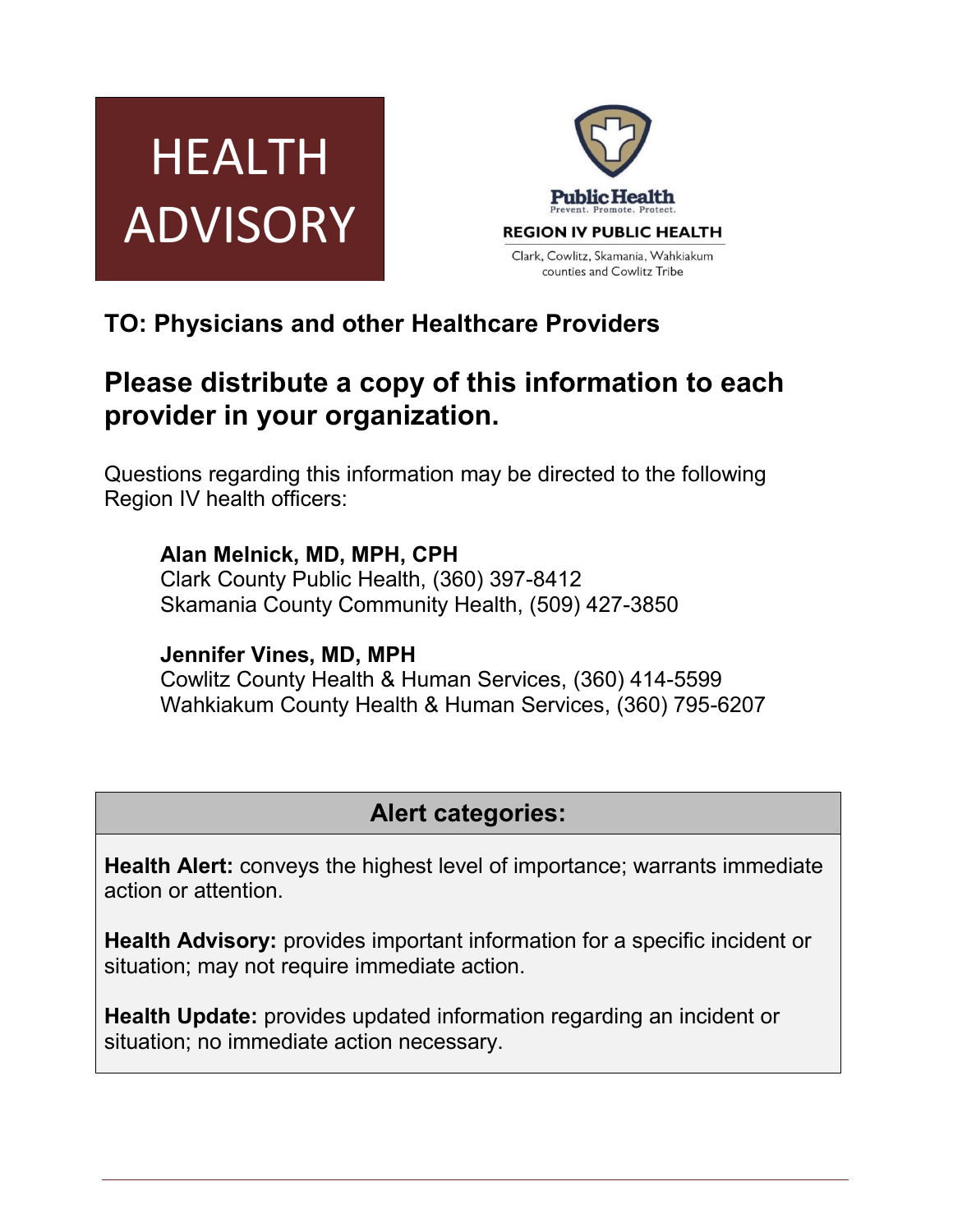## **HEALTH ADVISORY** *April 20, 2017*

**CDC Recommendations for Diagnosing and Managing Shigella Strains with Possible Reduced Susceptibility to Ciprofloxacin**



*This advisory was distributed via the CDC Health Alert Network on 4-18-17, 16:00 ET* **Susceptibility to CiprofloxacinStrains with Possible Reduced** 

### *Summary*

This Health Advisory describes the identification of emerging Shigella strains with elevated minimum inhibitory concentration values for ciprofloxacin and outlines new recommendations for clinical diagnosis, management, and reporting, as well as new recommendations for laboratories and public health officials. Current interpretive criteria provided by the Clinical and Laboratory Standards Institute (CLSI) categorize these strains as susceptible to ciprofloxacin, which is a fluoroquinolone antibiotic and a key agent in the management of Shigella infections.

However, recent data from the Centers for Disease Control and Prevention (CDC) and state and local public health partners show that these strains often have a quinolone resistance gene that may lead to clinically significant reduced susceptibility to fluoroquinolone antibiotics. Clinicians treating patients with multidrug-resistant shigellosis for whom antibiotic treatment is indicated should avoid prescribing fluoroquinolones if the ciprofloxacin MIC is 0.12 μg/mL or higher even if the laboratory report identifies the isolate as susceptible, and should work closely with their clinical microbiology laboratory and infectious disease specialists to determine appropriate antimicrobial therapy.

Shigellosis is a nationally notifiable condition, and all cases of shigellosis should be reported to local health departments.

### *Background*

CDC has identified an increase in *Shigella* isolates in the United States with minimum inhibitory concentration (MIC) values of 0.12–1 μg/mL for the fluoroquinolone antibiotic ciprofloxacin. Preliminary data suggest that all *Shigella* isolates with ciprofloxacin MICs in this range for which results are available harbor at least one quinolone resistance gene known to confer reduced susceptibility in enteric bacteria. Shigella isolates without a quinolone resistance gene typically have a ciprofloxacin MIC of ≤0.015 μg/mL. Current CLSI criteria categorize *Shigella* isolates with a ciprofloxacin MIC of ≤1 μg/mL as susceptible to ciprofloxacin (1).

CDC does not yet know whether fluoroquinolone treatment of a *Shigella* infection with a ciprofloxacin MIC of 0.12–1 μg/mL is associated with a worse clinical outcome for the patient or if such treatment increases the risk of transmission to other individuals. In *Salmonella* isolates, ciprofloxacin MICs of 0.12–1 μg/mL have been associated with reduced susceptibility, prolonged clinical illness, and treatment failures and are now categorized by CLSI as intermediate or resistant to ciprofloxacin in *Salmonella* species.

Fluoroquinolone resistance is of particular concern given that data from the National Antimicrobial Resistance Monitoring System indicate that many *Shigella* isolates with a quinolone resistance gene also are resistant to many other commonly used treatment agents, such as azithromycin, trimethoprim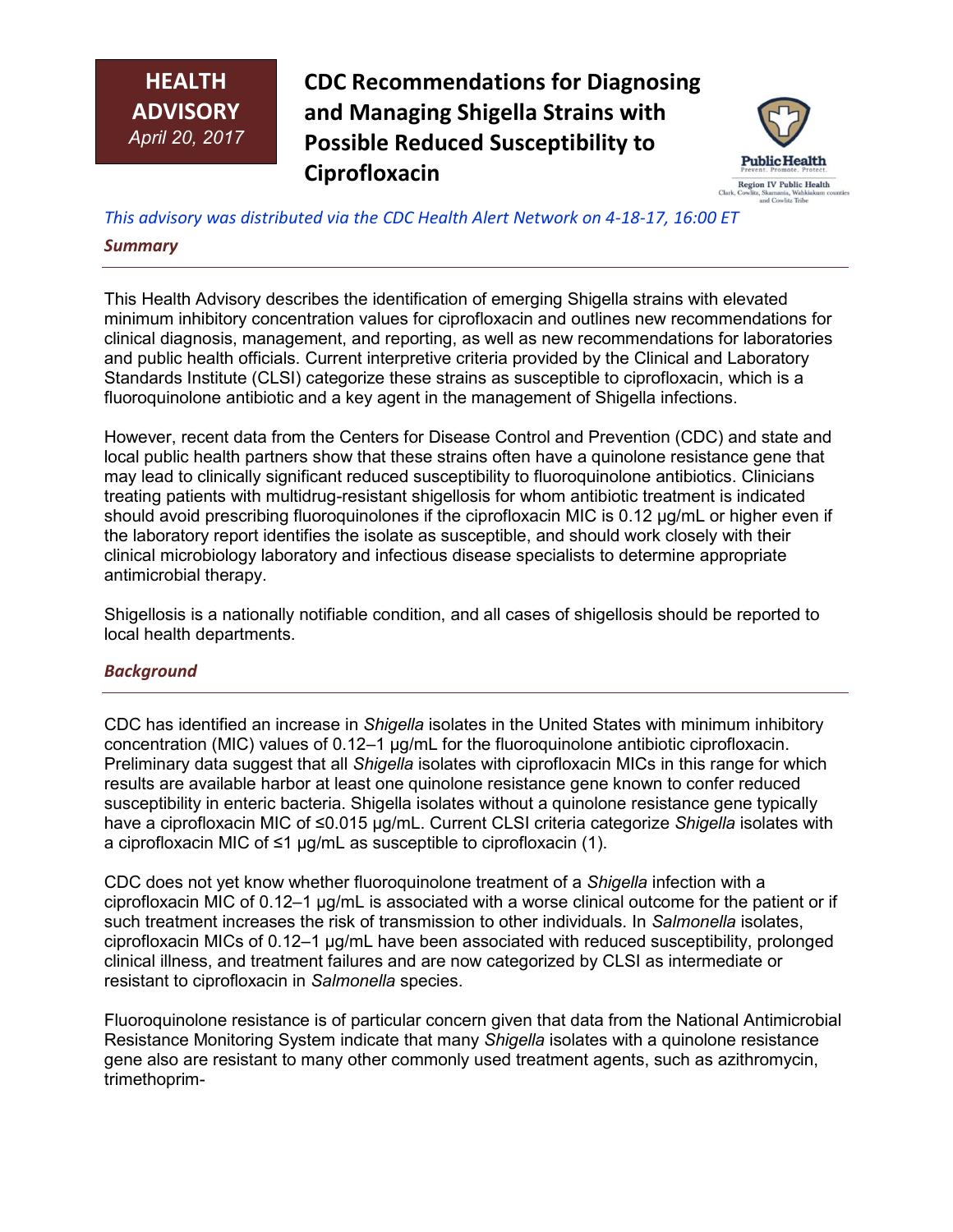sulfamethoxazole, amoxicillin-clavulanic acid, and ampicillin. This susceptibility profile may encourage clinicians to prescribe fluoroquinolone antibiotics to patients who require treatment.

Rising fluoroquinolone MIC values among *Shigella* isolates may be related to the emergence of plasmid- mediated quinolone resistance (PMQR) genes in *Shigella* species in the United States. *Shigella* strains harboring PMQR genes were identified earlier this year following whole genome sequencing of isolates from a multistate outbreak of multidrug-resistant *Shigella flexneri* infections predominantly affecting adult men, many of whom identify as men who have sex with men, according to epidemiologic data collected by CDC's *Shigella* program as part of outbreak response. PMQR genes have also been identified in sporadic cases of *Shigella sonnei*. Plasmidmediated resistance genes are of particular concern because of their ability to spread between bacteria and their ability to promote chromosomal mutations conferring quinolone resistance, potentially resulting in rapid spread of fluoroquinolone resistance within or between populations of bacteria. The prevalence of PMQR genes among all U.S. *Shigella* isolates is currently unknown.

Any patient with a *Shigella* infection could carry a strain harboring a quinolone resistance gene with a ciprofloxacin MIC of 0.12–1 μg/mL.

The emergence of *Shigella* species with ciprofloxacin MICs of 0.12–1 μg/mL and their association with quinolone resistance genes raises the following concerns:

- Fluoroquinolone treatment of *Shigella* infection with a strain harboring a quinolone resistance gene may be less effective and may increase the risk of a more severe clinical course for the individual (e.g., increased duration or severity of symptoms, increased need for hospitalization or admission to an intensive care unit, increased length of hospitalization, or increased risk of death).
- Fluoroquinolone treatment of *Shigella* infection with a strain harboring a quinolone resistance gene also may increase the risk of secondary cases, if the treatment prolongs the duration or increases the quantity of organisms shed in the stool, given the very low infectious dose required for transmission of *Shigella* bacteria*.*

#### *RECOMMENDATIONS FOR CLINICIANS*

#### **Diagnosis**

- **Order stool culture for patients suspected of having a** *Shigella* **infection to obtain isolates for antimicrobial susceptibility testing.**
	- $\circ$  Culture-independent diagnostic testing does not provide an isolate and therefore cannot be used to assess susceptibility.
- **Order antimicrobial susceptibility testing when ordering stool culture for** *Shigella.*
	- o When antimicrobial susceptibility testing is performed by broth microdilution, request ciprofloxacin testing that includes dilutions of 0.12 μg/mL or lower.
	- $\circ$  Even when treatment is not indicated, identifying patients with drug-resistant infections (i.e., ordering susceptibility testing) will help to inform public health management, such as when to return to work, school, and group settings.

#### **Management**

 **Do not routinely prescribe antibiotic therapy for** *Shigella* **infection. Instead, reserve antibiotic therapy for patients for whom it is clinically indicated or when public health officials advise treatment in an outbreak setting.**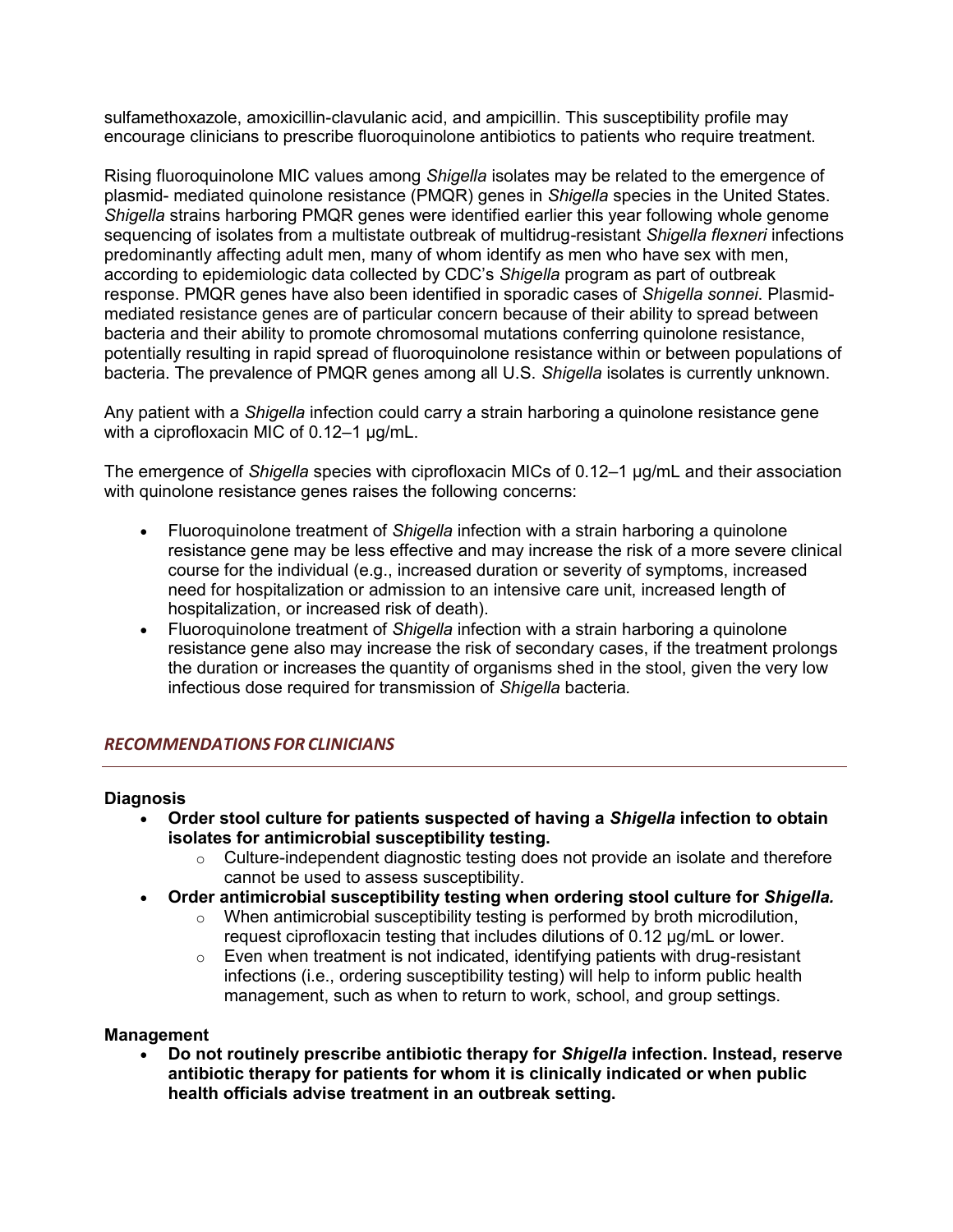- $\circ$  Shigellosis is generally a self-limited infection lasting 5-7 days.
- o Unnecessary treatment with antibiotics promotes resistance.
- $\circ$  Treatment can shorten the duration of some illnesses, though typically only by 1-2 days.
- $\circ$  Empiric treatment with an antibiotic to which the organism is resistant may worsen symptoms or prolong the duration of shedding of the organism.
- $\circ$  If empiric treatment is clinically indicated before antimicrobial susceptibility results are available, refer to recent hospital, clinical laboratory, or public health agency antibiograms.
- o Antibiotic treatment is recommended for patients who are immunocompromised or who develop severe illness (e.g., patients requiring hospitalization, those with invasive disease, or those with complications).
- $\circ$  Local or state health officials may advise antibiotic treatment to mitigate or prevent outbreaks in certain settings (e.g., childcare, food handling).
- **When antibiotic treatment is indicated, tailor antibiotic choice to antimicrobial susceptibility results as soon as possible with special attention given to the MIC for fluoroquinolone antibiotics.**
	- $\circ$  Avoid prescribing fluoroquinolones if the ciprofloxacin MIC is 0.12  $\mu$ g/mL or higher even if the laboratory report identifies the isolate as susceptible.
	- o Know the potential risks of fluoroquinolone treatment of *Shigella* infections with ciprofloxacin MICs in this range, including possible treatment failure and increased risk of secondary transmission.
	- $\circ$  The interpretation of MIC values varies for the different fluoroquinolone antibiotics; if susceptibility results are reported for a fluoroquinolone other than ciprofloxacin, contact the microbiology laboratory for assistance with interpretation.
	- $\circ$  If MIC values are not reported to the clinician with susceptibility results, consider contacting the microbiology laboratory where the susceptibility testing was performed to determine the ciprofloxacin MIC value before treating a patient with a fluoroquinolone agent. Some susceptibility testing methods do not produce a MIC value; the impact of a quinolone resistance gene on test results by other methods (e.g., disk diffusion) is not yet known.
	- o Consult an infectious disease specialist for cases where the *Shigella* isolate is resistant to multiple antibiotics and appropriate treatment is unclear.
- **Obtain follow-up stool cultures in shigellosis patients who have continued or worsening symptoms despite antibiotic therapy.**
- **Consult your local or state health department for guidance on when patients may return to childcare, school, or work.**
- **Counsel patients with active diarrhea on how they can prevent spreading the infection to others, regardless of whether antibiotic treatment is prescribed.**
	- $\circ$  Wash hands with soap and water for at least 20 seconds, especially after using the toilet, after handling a soiled diaper, and before eating.
	- o Avoid preparing food for others, when possible.
	- $\circ$  Children with active diarrhea should not attend childcare, school, or group activities while they are ill.
	- $\circ$  Wait to have sex (vaginal, anal, and oral) for two weeks after you no longer have diarrhea. Use safe sex practices for several weeks after resuming sex, because *Shigella* bacteria may still be in stool for several weeks.